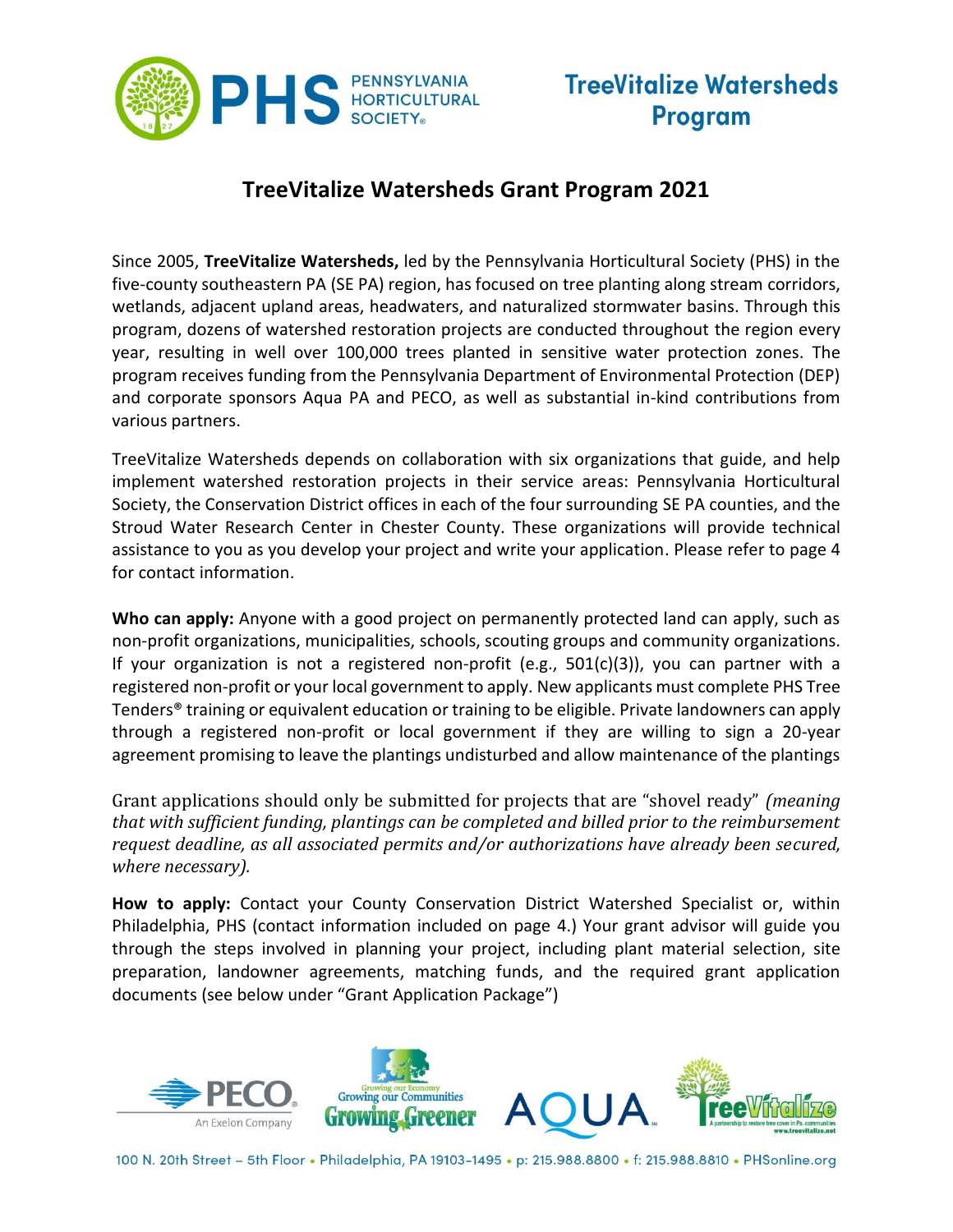

**Grant Application Package:** A complete grant application package must be submitted to your grant advisor and must **include 1) an Application Completion Checklist, with all required items checked; 2) a Project Bid Sheet (both a signed version and the original MS Excel file); 3) a brief Project Narrative; 4) a Site Location map (in color); 5) a signed Operation, Maintenance and Repair Plan; and 6) a Landowner Agreement form.** All forms listed are available from the PHS Trees Website: <https://phsonline.org/programs/tree-programs/get-a-tree>

#### *Grant Package Submittal Deadline for TreeVitalize Watersheds 2021 Projects: November 23, 2020*

**Urban Forest Cloud Tool**, You may use PHS's Urban Forest Cloud to create your maps if you choose: <https://pg-cloud.com/phs/> . Once there, you can click on "Help and Tutorials" for more assistance. NOTE: You will need to [register an account](https://pg-cloud.com/phs/?open=selfReg&openSection=account) first. You will also be able to submit your Request for Reimbursement through the PHS Urban Forest Cloud system.

For further written instructions, see the document **Urban Forest Cloud - Applying for TV Watersheds Grants**, which your grant advisor can provide to you. If you use the Cloud for mapping, you must still send your other application materials directly to your grant advisor.

*In addition to a signed copy of the Bid Form, please be sure to provide/attach a copy of your completed Bid Form in its original MS Excel file format.* Send your completed application materials to your grant advisor listed by county on page 4. **Only complete grant application packets will be considered for funding.**

**Deadlines: Submission of your complete grant application is due to the appropriate entity by November 23, 2020.** Once initial reviews have been completed, the Conservation Districts will forward all complete grant application packages to PHS for final review. **Submission of your Request for Reimbursement and required documentation for Spring 2021 projects is due to your grant advisor by May 28, 2021. Submission of your Request for Reimbursement and required documentation for Fall 2021 projects is due to your grant advisor by November 12, 2021.**

| <b>Activity</b>                             | <b>Date</b>       |
|---------------------------------------------|-------------------|
| 2021 TVW Grant Announcement released        | September 2020    |
| Grant Applications due to Grant Advisor     | November 23, 2020 |
| 2021 TVW Grant Awards announced             | March 2021        |
| Reimbursement Requests due to Grant Advisor | November 12, 2021 |







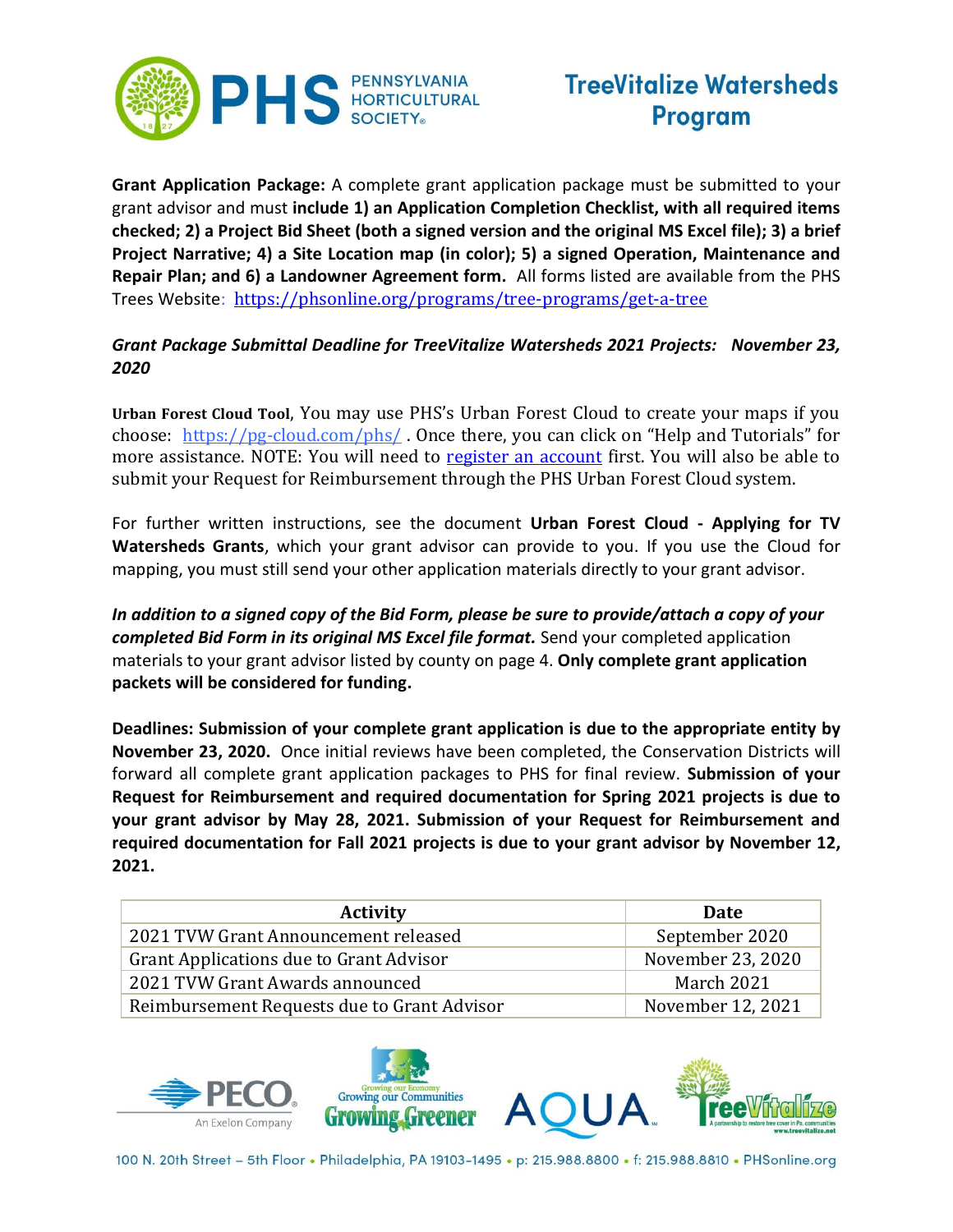

Reimbursement checks released for fall projects with properly completed paperwork

As approved by PHS

**Target areas and project types:** Streamside and sourcewater protection areas, on public lands or private permanently protected lands. Projects may include stream buffers, wetlands, plantings on adjacent uplands (where stormwater "sheet flow" across the land would drain directly into the stream below) and naturalization of stormwater basins. Landowners must be willing to sign the DEP Landowner Agreement, which requires all plantings to be undisturbed (except for maintenance) for a period of **20 years**. Both the Landowner and the applicant (if separate parties) must sign the Operations and Maintenance Agreement.

**Tree stock:** All projects must use native Pennsylvania species. Trees are typically acquired as container stock, though bare root and ball-and-burlap (B&B) trees are also acceptable. Use of B&B trees should be limited and cost less than \$100 each. The size of the tree stock can vary widely, depending on the site, planting method, and other considerations. However, an **average cost of \$25 per tree or less** is preferred. Note: The local natural plant community as recorded in the Terrestrial & Palustrine Plant Communities of Pennsylvania section of the [Pennsylvania](http://www.naturalheritage.state.pa.us/communities.aspx)  [Natural Heritage Program website](http://www.naturalheritage.state.pa.us/communities.aspx) should be taken in consideration when selecting the planting material for the project. Identifying native plants present in the project site area is another good way to select plants, although more native species can possibly be added for diversity.

**Other plants:** Trees alone are rarely enough for an ecological restoration project. Shrubs and herbaceous plants may be needed as well. TreeVitalize Watersheds funding can be used to cover the cost of some complementary plant material, provided it is also native to eastern Pennsylvania. However, **trees must account for at least 80% of the total cost of Plant Materials**.

**Eligible and ineligible expenses:** In addition to covering plant costs (including delivery/freight), the TreeVitalize grant may be applied toward site preparation and supplies such as tree stakes, mulch, watering bags, tree shelters and other deer protection. Non-profit staff project management time is allowed as an expense but it must be justified within the project narrative and not exceed \$1,000. **This expense category is limited to nonprofits.** Ineligible grant expenses include shirts, hats, and food for volunteers, although such expenses can generally be counted as in-kind or cash match (see below). Other expenses may not be covered by TreeVitalize Watersheds grant funds without consultation with your grant advisor and permission of the PHS grants manager.**See** *2021 TreeVitalize Eligible Expenses* **for more detail.**

**Required match:** TreeVitalize will cover up to 75% of the total project costs. The remainder must be covered by other sources as part of the required minimum 25% match. In-kind contributions, such as volunteer and staff time for planting, site preparation, and maintenance are applicable

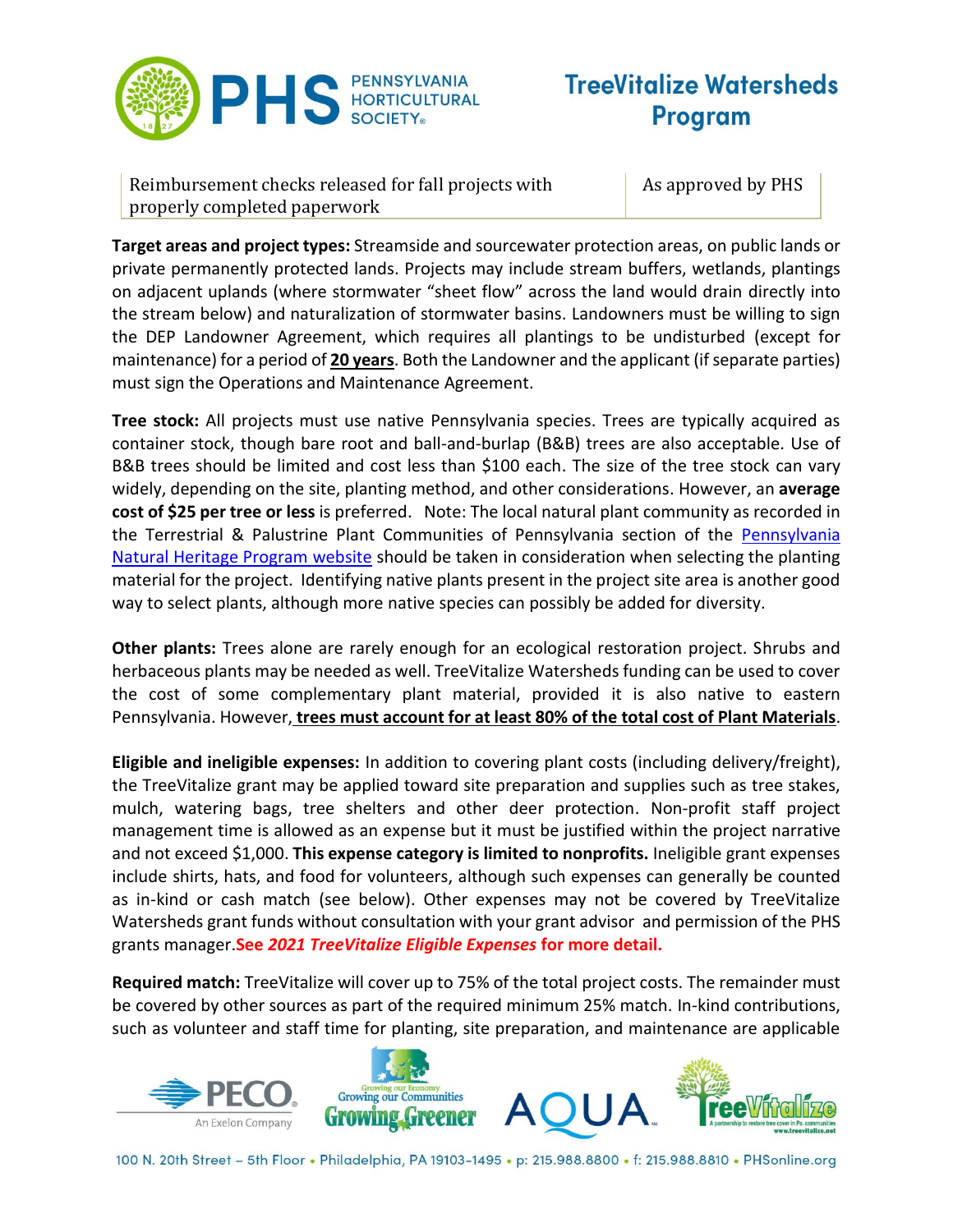

towards those match requirements. For volunteer effort match, volunteer sign-in sheets are required and must be submitted to document the number of volunteers and the hours those volunteers participated. Staff time must be documented with timesheets. **Monitoring and maintenance of previous TreeVitalize Watersheds projects may be counted as match and also documented via timesheets and/or volunteer sign-in sheets as applicable.**

**Consultant costs:** The use of consultants is discouraged for most TreeVitalize Watersheds projects, but may be necessary in some cases. The maximum allowed amount in such cases is \$1,000 per project toward consultants' fees. Additional fees may be counted asmatch.

**Conservation District fee:** Your County Conservation District Office receives a \$200 fee for each project to help offset the staff time spent by the Watershed Specialist. Please keep in mind that this \$200 will not be available for project expenses, and that your final reimbursement will be minus that amount.

**Overall approval considerations:** In order to fund as many projects as possible with limited and increasingly competitive funding, project approval will take into account various factors, including the level of partner match, the price of plant material used, and

consultant costs, if any. Average cost per tree (total grant request divided by total number of trees) is also used. Individual site and project considerations will also be taken into account.

**Completion and reimbursement:** Grantees will be reimbursed after project completion. The Pennsylvania Horticultural Society will provide reimbursement to grantees for completed projects upon submission of: **1) completed Request for Reimbursement Checklist; 2) completed Project Reimbursement form; 3) Cover letter from applicant organization; 4) Invoices and copies of receipts detailing all project related costs, including staff time and volunteer hours; 5) paper copy of completed Statewide Buffer Reporting Template, which also must be submitted online to c-tstark@pa.gov; 6) a signed updated Operation, Maintenance and Repair Plan (only if the project has changed from the original proposal); 7) before and after photos of the site; and 8) updated Site Location Map in color.** Grantees are encouraged to submit their Request for Reimbursement through the PHS Urban Forest Cloud system, but emailed submissions will also be accepted. *When submitting a Reimbursement Request, please be sure to provide/attach a copy of your completed Project Reimbursement Form in its original MS Excel file format. If you are a new grantee, please submit your organization's W-9 form.*

Reimbursement requests for 2021 projects must be submitted to your grant advisor by **November 12, 2021.** Earlier submission is encouraged, especially for spring planting projects. Incomplete or late submissions may result in a lower ranking on future projects.

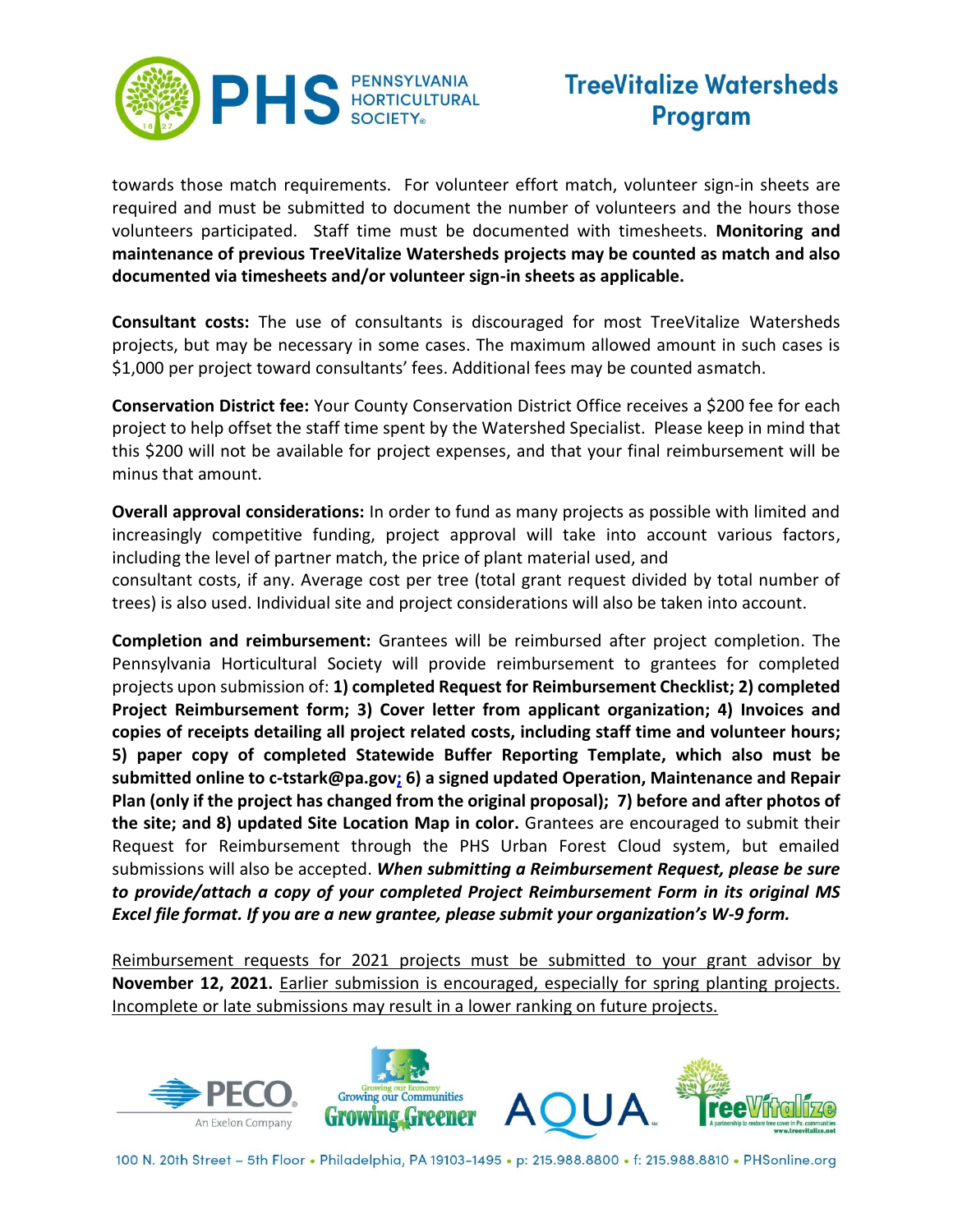

**Project changes:** Sometimes a project must be cancelled or modified. If this occurs, please contact your grant advisor to discuss any changes. PHS will issue final approval for changes via an email to the applicant and county grant advisor. Any cancellations should be reported as soon as possible, so that those funds might be used elsewhere. Failure to discuss changes with your grant advisor may result in ineligibility for reimbursement.

**Funding credit:** In all communications, the following statement must be used to attribute credit to each funder: "**This restoration project was made possible by the TreeVitalize Watersheds Grant program, managed by the Pennsylvania Horticultural Society, with funding from the Pennsylvania Department of Environmental Protection's Growing Greener program, PECO and Aqua PA for projects located within its source water protection zones**."

**Signage:** Each restoration site must display the TreeVitalize Watershed informational signage (provided by PHS, available from your grant advisor) with proper credit for the partnering organizations, including PHS, TreeVitalize Watersheds, DEP Growing Greener, Aqua PA, and any other funders. These signs should be displayed at least a week prior to and a week after the planting, and should be

returned to your grant advisor. Permanent signs must give credit to the above funders and display their logos. Signage is eligible for reimbursement up to a \$1,000 limit. You may erect a more expensive sign if you are able to afford the extra amount, which you can count as match. Logos are available from Bob Adams at PHS (215-988-8795).

**PA One Call Notification:** In certain cases, underground utilities (including but not limited to electric, gas and sanitary and stormwater sewers) and their associated rights-of-way exist within areas where riparian buffer restoration and/or enhancement activities are being planned and implemented. For public safety and other reasons, the Commonwealth of Pennsylvania's Underground Utility Line Protection Law PA Act 287 of 1974 (as amended by Act 121 of 2008) *requires you to inform the utilities of any type of work involving the movement of earth with powered equipment*. Know what's below. Call 1-800-242-1776 before you dig. For additional information, please visit PA One Call System, Inc. at [http://www.pa1call.org](http://www.pa1call.org/)

**Training Requirements:** New applicants are required to complete a **PHS Tree Tenders®** training or equivalent training/education on proper tree selection, planting and establishment prior to completing their TreeVitalize Watersheds project**. There must be at least one trained Tree Tender on the planting team.**

**PHS Tree Tenders®:** In support of TreeVitalize Watersheds, the Pennsylvania Horticultural Society